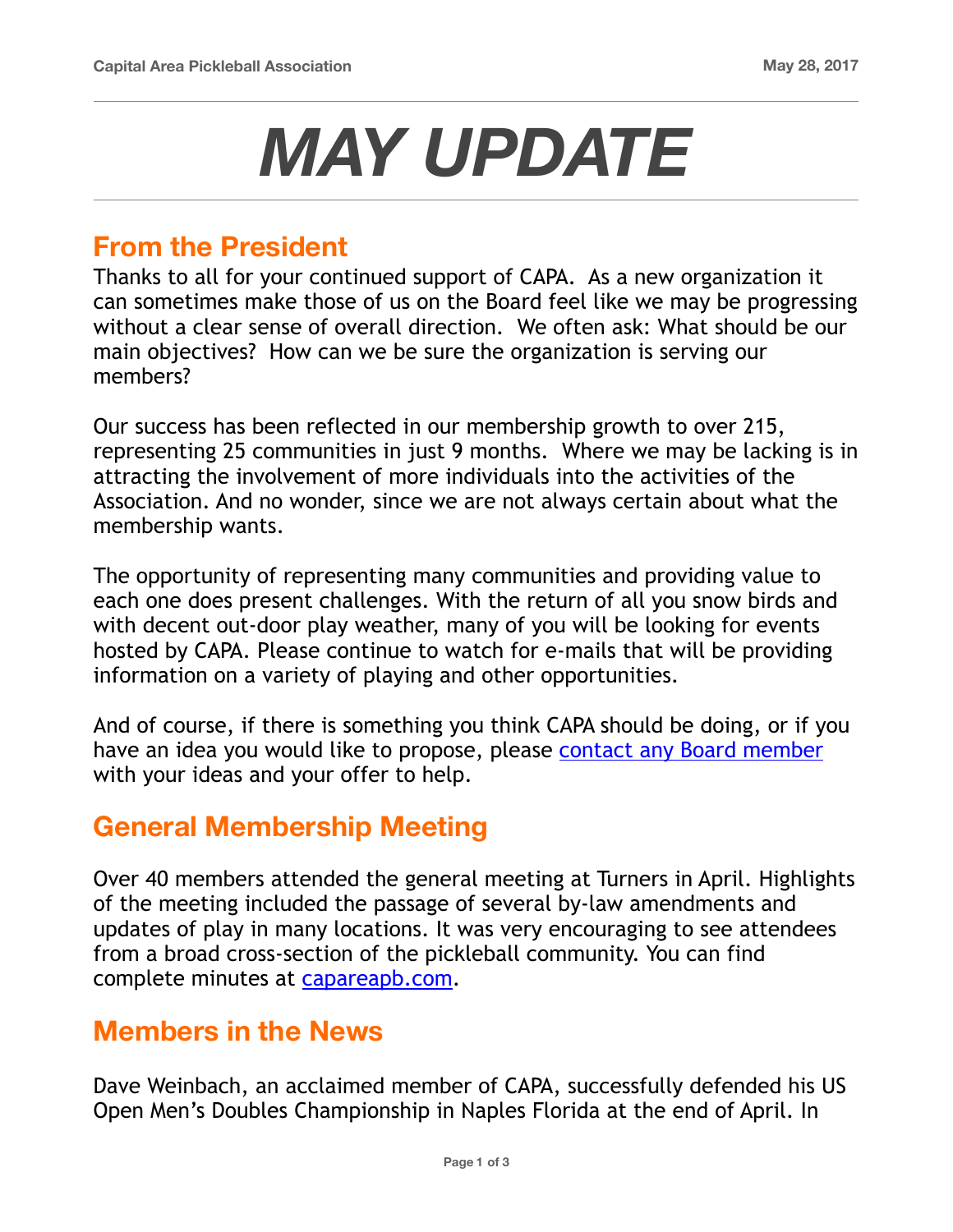addition to the Men's Doubles, he also took gold in Mixed Doubles and Singles. Dave was gracious to provide a [free skills clinic](https://www.capareapb.com/may-6-skills-clinic-photos) to over 50 of our members a week later. Congratulations Dave and thank you for your support of CAPA.

# **Skills, Drills, and Mini-Tournaments, Mondays at Wyndham Hills Courts in Sun Prairie, June 5- August 28**

Learn and practice drills designed to increase consistency in your dinks, serves, returns, 3rd shot drops, volleying at the kitchen, and skinny play to prepare participants for scrambles, tournaments, and a better understanding and enjoyment of the game. Clinics will be interactive and led by advanced players who will teach the drills and organize games in the same session. Watch for sign-up invitational emails coming out soon to all members.

## **Summer Leagues & Scheduled Play**

Summer leagues have started, or will soon at pickleball courts near you!

- [Wyndham Hills](https://www.cityofsunprairie.com/DocumentCenter/View/5139) in Sun Prairie is the location for Tuesday, Wednesday, and Thursday leagues.
- There are also Monday and Wednesday Leagues at [Garner Park](https://www.capareapb.com/leagues).
- Community play occurs Tuesday and Thursday evenings in Oregon at Kiser [Fireman's Park](https://www.mapquest.com/us/wisconsin/business-oregon/kiser-firemens-park-365088573)

You can always check our website  $-$  [CAPAREAPB.COM](http://capareapb.com/)  $-$  for more information about these and other places to play.

# **Skinny Tournament**

What is a [Skinny Pickleball Tournament](https://www.capareapb.com/tournaments)? Skinny Pickleball is a term associated with singles play -- but using only 1/2 of the court. The game itself is a great skills builder. The tournament will be comprised of 6 person men's and women's groups. Each group plays 5 games. Prizes will be awarded to the winners. The rosters are full, but come watch if you can! June 1 @ 4:00pm at Garner Park.